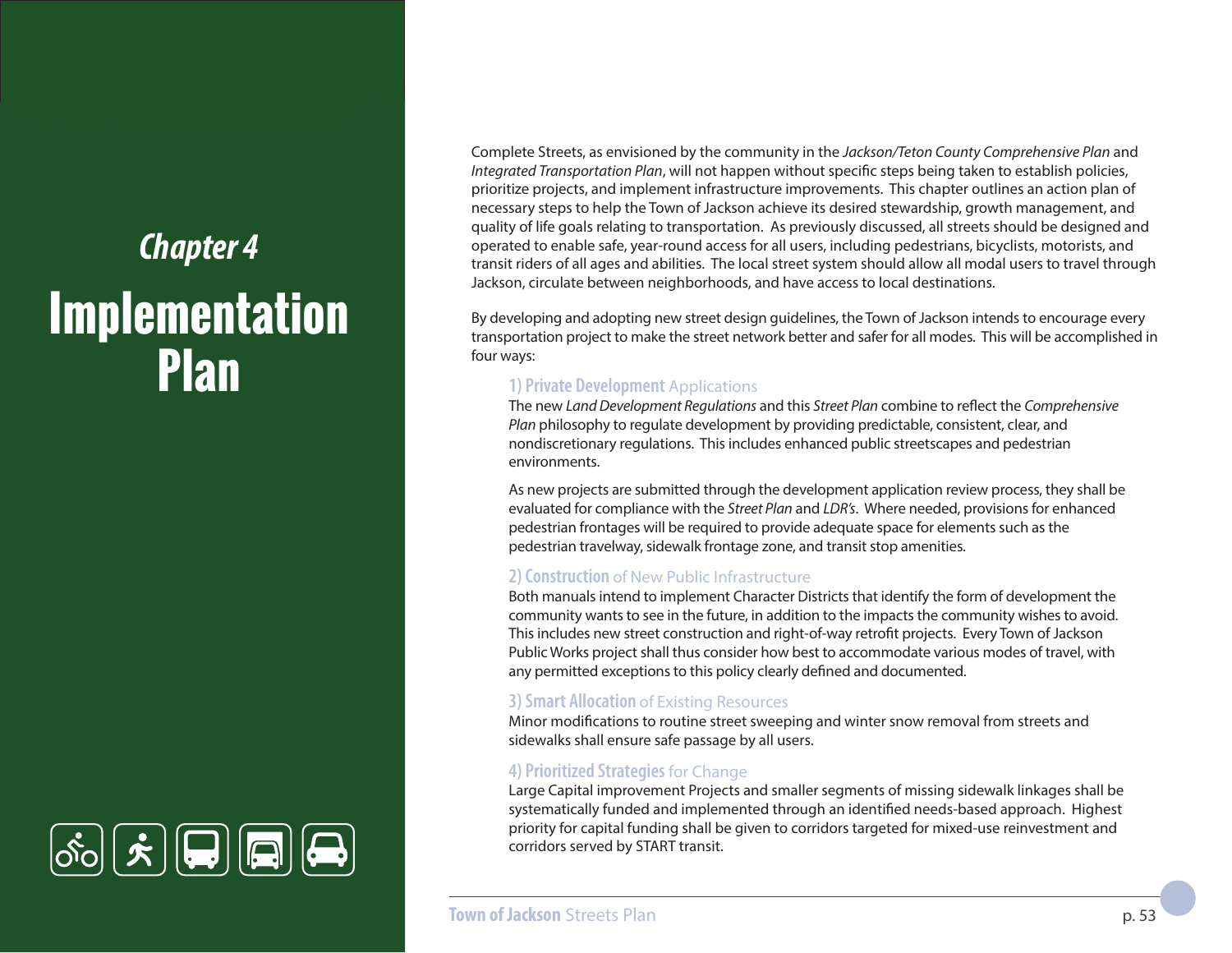# **Policy Application and Exceptions**

Facilities for all users shall be considered in the construction, reconstruction, retrofit, repaving and rehabilitation of all streets within the Town of Jackson. All projects shall assume 25 mph design speeds and full use of existing right-of-way. Specific street cross-sections, design treatments for each mode, and neighborhood character considerations shall be evaluated and selected on a corridor-by-corridor basis.

Any exceptions to applying the multimodal intent of this *Streets Plan* to a specific corridor must be approved by the Transportation Advisory Committee (TAC) and/or Town Council. This includes exceptions being requested because the cost of multimodal accommodation is excessively disproportionate to the need or probable use, and cases where there is a documented absence of current and future need.

Permitted exceptions to street design policy that may be approved by senior level staff include the following:

|                                                                                     | <b>CONDITION</b>                                                                                                                                                                                                                                                                | <b>ACCOMMODATION</b>                                                                                            | <b>JUSTIFICATION</b>                                                                                                                                                                                                                                                      |
|-------------------------------------------------------------------------------------|---------------------------------------------------------------------------------------------------------------------------------------------------------------------------------------------------------------------------------------------------------------------------------|-----------------------------------------------------------------------------------------------------------------|---------------------------------------------------------------------------------------------------------------------------------------------------------------------------------------------------------------------------------------------------------------------------|
| <b>Exceptions to</b><br><b>Bicycle accommodation:</b>                               | If a street carries <2,000 ADT traveling at<br>speeds <30 mph and the street corridor is<br>not part of the Jackson Hole Community<br>Pathways System                                                                                                                           | A shared roadway is acceptable (no special<br>bicycle design treatment or designation is<br>required)           | Cars and bikes may safely share streets<br>when both modes are traveling at similar<br>speeds.                                                                                                                                                                            |
| <b>Exceptions to</b><br><b>Pedestrian accommodation:</b>                            | If the street is local (Town of Jackson<br>jurisdiction) and:<br>• located within the Residential (Rs)<br>character district with <1 d.u./acre;<br>• and designed for vehicular speeds<br>$<$ 25mph                                                                             | Sidewalks are not required, but a sidewalk on<br>one side is preferred                                          | Pedestrians may walk within the street due<br>to a lack of vehicular traffic and the desired<br>rural character of the neighborhood.                                                                                                                                      |
|                                                                                     | If the street is local (Town of Jackson<br>jurisdiction) and:<br>• located within the Village (Vil) character<br>district with 1-4 d.u./acre;<br>• designed for vehicular speeds <25 mph;<br>• not a BT Street;<br>• and not a designated as a pedestrian<br>connector corridor | Sidewalks may be provided on one side of street<br>only, but sidewalks on both sides of street<br>are preferred | Walking usage is anticipated to be low<br>based upon land use densities. Pedestrians<br>may easily cross the street to access a<br>sidewalk due to lack of vehicular traffic.                                                                                             |
| <b>Exceptions to Large</b><br><b>Design Vehicle accommodation</b><br>on BT Streets: | If an intersection is within Town of Jackson<br>jurisdiction and:<br>• not located on a designated BT Street;<br>• or located on a BT Street, but is not a<br>corner that needs to accommodate<br>large-vehicle right-turning movements                                         | 15' curb return radii shall be standard.                                                                        | A 28' curb radius shall only be required<br>on corners where trucks and buses need<br>to make frequent right-hand turning<br>movements. All other street corners<br>shall prioritize shortening pedestrian<br>crossing distances to create safer walking<br>environments. |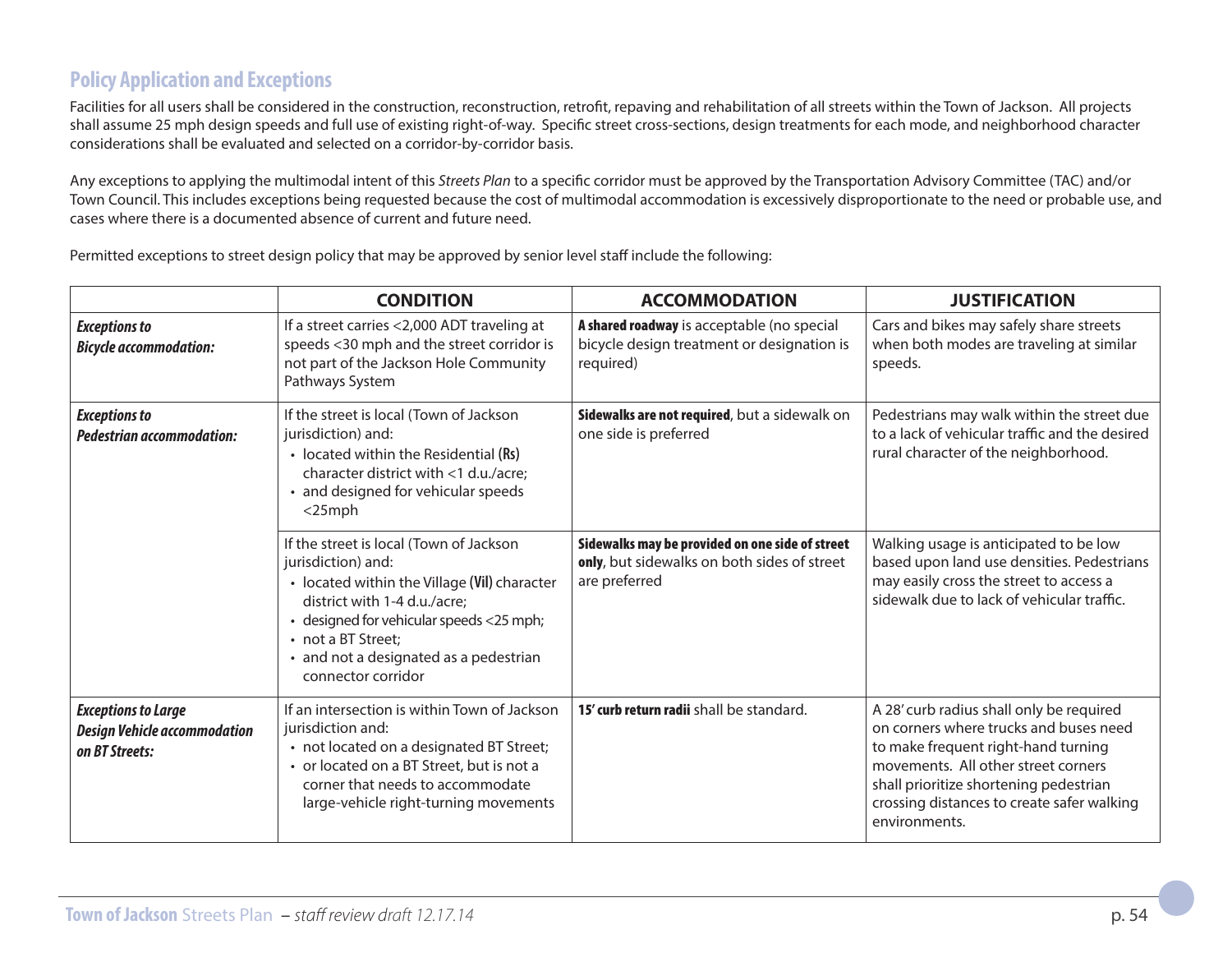# **Maintenance Practices**

It is the responsibility of the Town and County to oversee and maintain all infrastructure provided within public street rights-of-way. Maintenance practices should holistically address the needs of multiple street users, with responsibilities per department as follows:

- *Town Parks & Recreation Department* street tree species selection; design of planting boxes; vegetative pruning; pathway system maintenance; snow removal from select sidewalk corridors.
- *Town Public Works Department* design, operation, and maintenance of all public infrastructure, roads, water, wastewater systems, etc. including:
	- Engineering oversees construction projects; forwards eligible Complete Streets projects onto the CIP; co-reviews development plans with Planning Dept. to ensure compliance with Town *LDR's*
	- Streets & Sidewalks summer street sweeping; winter street plowing
	- Water & Sewer coordination and maintenance of water mains, fire hydrants, wastewater mains, manholes, and other utility infrastructure.
- *Town Planning & Building Department* supports short and long-range planning activities; co-reviews permit applications with Public Works Dept. to ensure compliance with the LDR's.
- *Jackson Hole Community Pathways* bicycle parking rack maintenance and seasonal removal; other roles??
- *Teton County* snow removal: other roles??

## **Snow & Ice Removal**

With the quantity of snowfall received annually in Jackson Hole, special provisions are required for smooth and efficient operations of transportation infrastructure throughout the winter months. The Town of Jackson Public Works Department provides snow plowing services, and requests the following assistance from the public to help maintain a high quality of snow removal services:

*STREETS* – Town crews plow, sand, haul, and blade the streets throughout the winter. These four operations are performed from November 1, through April 15. They clear snow between 3:00 AM and 7:00 AM. Plowing is done according to the following priorities: Town streets, alleys, and parking areas. Individual citizens must ensure that their vehicles and/or personal property are off the public right of way from 3:00 AM to 7:00 AM, regardless of weather conditions. Failure to comply with this restriction may result in the vehicle(s) or personal property being ticketed, towed, and/or impounded by the Jackson Police Department. Private subdivisions are not subject to these same restrictions.

*DRIVEWAYS & GARBAGE CANS* – Snowplowing may cause a build-up of snow in driveways and on sidewalks. It is the resident's responsibility to clear his/her own driveway. We recommend shoveling or blowing the snow back behind the curbing or asphalt and away from the driveway entrance. The Town right-of-way extends two to ten feet from the curb line depending upon the street and this is where the snow is deposited. In order to prevent property damage, please have all fencing, trees, lot corners, underground water systems and ornamental rocks in this area clearly marked. We also recommend that private refuse containers be placed on the curb after 7:00 AM. The department does offer limited snow removal assistance to senior citizens when time, personnel, and equipment allows.

**FIRE HYDRANTS** – Town personnel have placed markers on all fire hydrants located within the public right-of-way. These hydrants are maintained by Town crews. The Jackson/Teton County Volunteer Fire Department has an "Adopt a Fire Hydrant" program, and they encourage area residents to help clear snow from hydrants within their neighborhood. Fire hydrants within private developments are the responsibility of the homeowners.

*WINTER OVERNIGHT PARKING* – The Town of Jackson prohibits parking on all streets and alleys between the hours of 3:00am and 7:00am from November 1 until April 15. Enforcement will take place every morning during these dates. If you must leave your car overnight, please plan ahead and find an alternative location. Overnight parking is allowed in the Public Parking Garage located at the intersection of Milward and Simpson for up to 72 hours.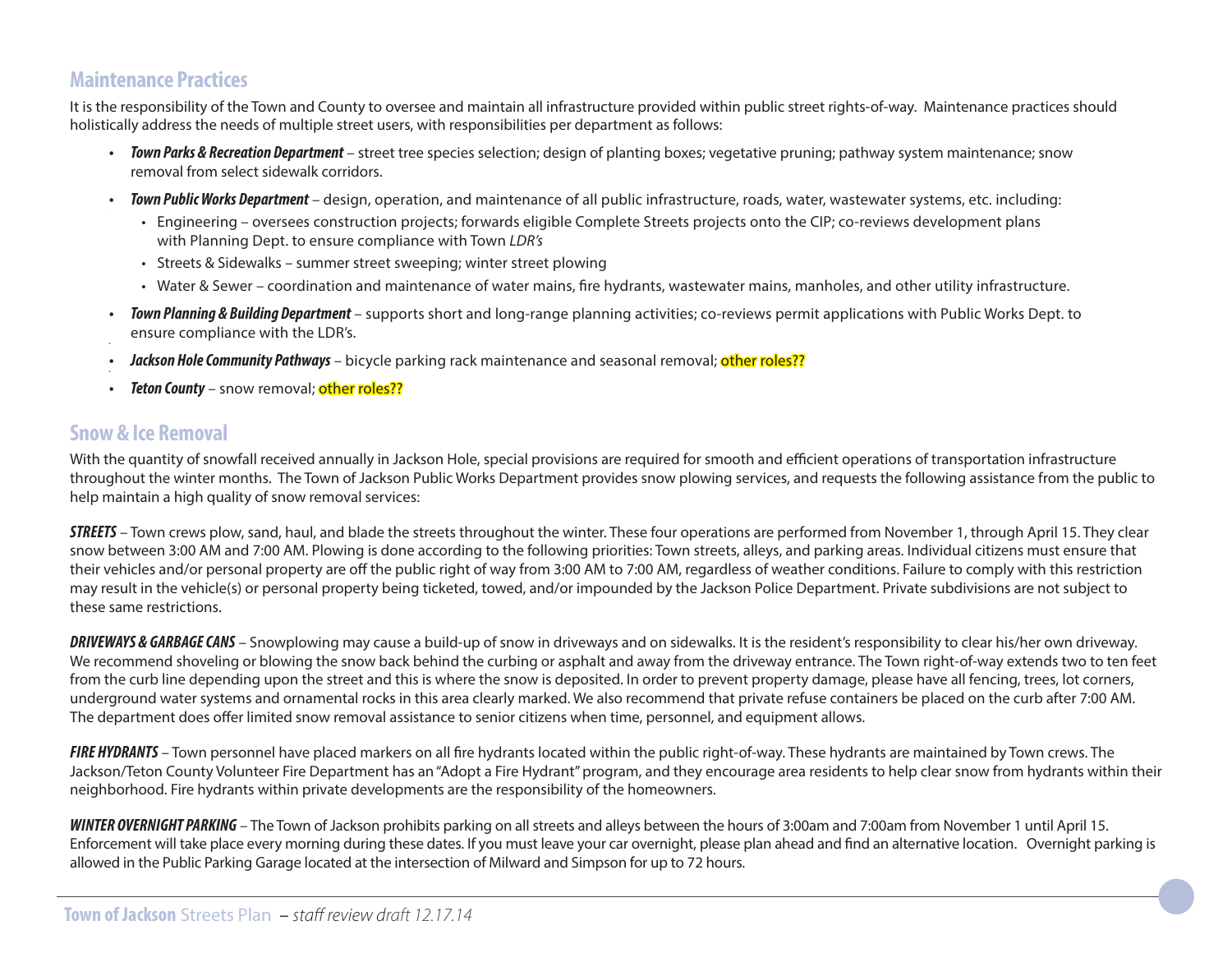*SIDEWALKS* – Town Ordinance requires the removal of snow and ice from sidewalks in front of residences, businesses, and lots of land within Town limits. Every person in charge or control of any building or lot of land within the Town fronting or abutting on a paved sidewalk or boardwalk shall remove and clear away snow and ice from the sidewalk. The snow removed from sidewalks may not be deposited onto any roadway (street or alleyway), sidewalk, or in front of fire hydrants.

In business districts, snow and ice needs to be removed from sidewalks within six business hours after the cessation of any fall of snow, sleet or freezing rain, or by the beginning of business hours the next day following such a fall, whichever period is longer. All other sidewalks need to have snow and ice removed the same day of cessation of any fall of snow, sleet or freezing rain or within the first six hours of daylight after the cessation, whichever period is longer. *Municipal Code 12.20.020(A)* 

Exceptions include those streets identified on the map at right. Teton County and Town Parks and Recreation Department will be responsible for removing snow from these sidewalks.

*ENFORCEMENT* – In order to increase walkability of the community in the winter, the Town of Jackson is stepping up enforcement of the restriction against depositing snow on sidewalks. Shoveled or plowed snow dumped on the sidewalk limits the ability for pedestrians to utilize the sidewalk, particularly members of our elderly community. No person, partnership, corporation, joint-stock company or syndicate shall deposit or cause to be deposited any snow and ice on or against a fire hydrant or on any sidewalk or roadway. *Municipal Code 12.20.030*

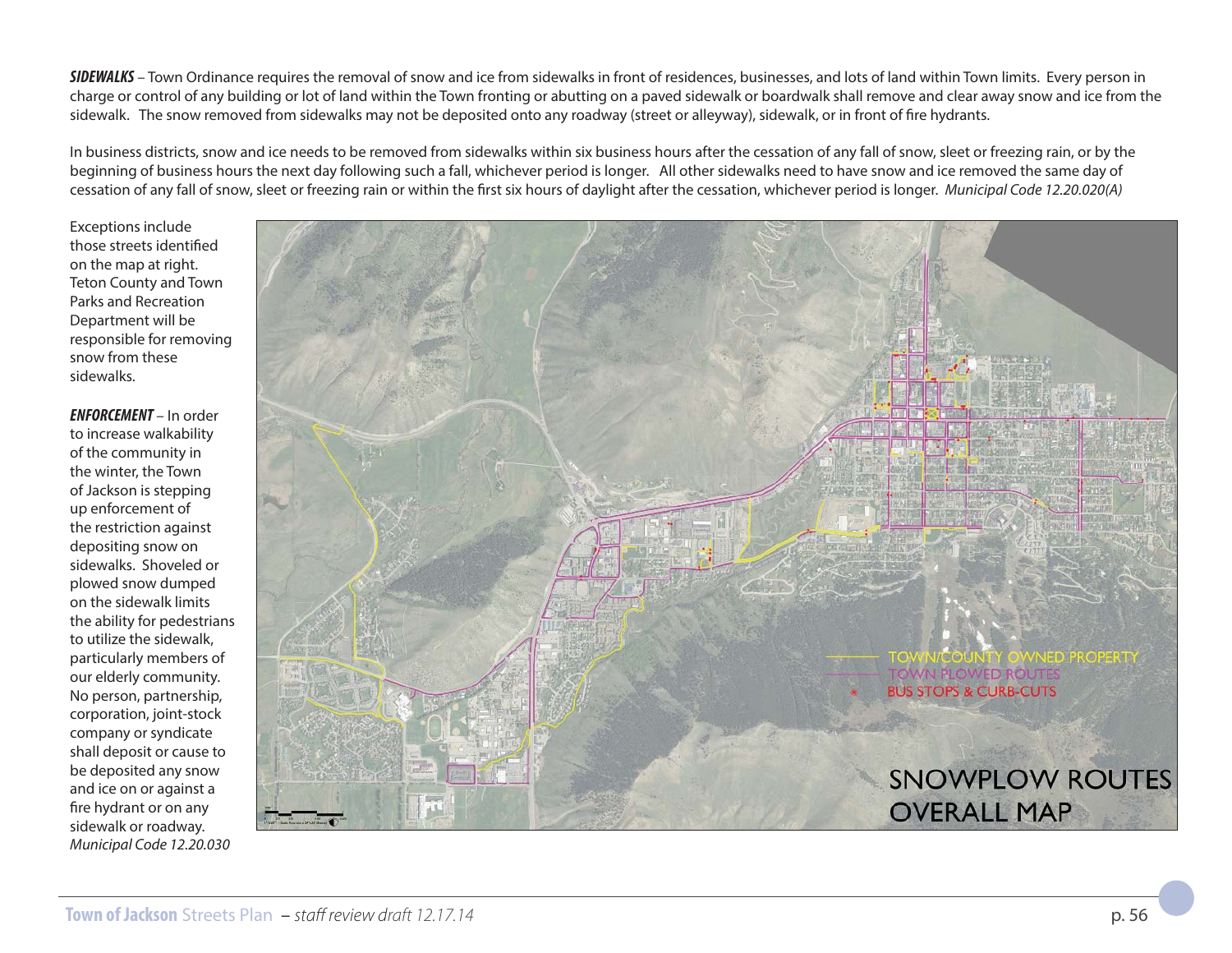## **Additional Considerations for Multimodal Corridors**

With the adoption of this *Streets Plan*, winter maintenance resources are recommended to be enhanced and/or reallocated to provide a higher level of snow removal services within select multimodal corridors. Future policy modifications to be considered include the following:

- Corridors served by START transit should provide an accessible, maintained winter walking route leading to a paved landing area at all bus stops.
- Corridors striped with on-street bicycle lanes adjacent to curbs should have additional maintenance focus on the right-hand pavement edge to prevent wind-rowing of snow within the bicycle lane. When constructing or reconstructing streets to provide curb-side bicycle lanes, detached sidewalks with furnishings zones should be required for snow storage purposes.
- Construction of attached sidewalks are not recommended, in part due to conflicts with street snow plowing activities. Detached sidewalks with furnishings zones are preferred for snow storage purposes, as well as to enhance the all-season quality of the overall pedestrian environment. However, attached sidewalks may be considered for exemption from future snow plowing requirements when there is a continuous detached sidewalk that receives winter maintenance provided on the opposite side of the street.

## **Priority Corridor Improvements**

Finally, this *Streets Plan* recognizes that while many existing streets within the Town of Jackson do not provide desired levels of multimodal accommodation, especially adequate pedestrian facilities, the Town lacks resources to add sidewalks and make improvements along all routes within a short-term time frame. For this reason, the map on the following page identifies priority corridors where various Complete Street enhancements are most needed. These major capital retrofit projects shall be combined with a reallocation of maintenance resources to make the existing Town street system most efficiently work for all users, while maintaining the long-term vision to implement Complete Streets throughout the community. Design elements shall additionally be routinely considered and incorporated within development application and review processes, following design guidance provided within this toolkit and the new *Land Development Regulations*.

Priority action items include the following:

#### **1) Road Corridor Enhancements**

The *2012 Comprehensive Plan* recommended focusing on select corridors to enhance pedestrian and commercial vitality. South Cache Street was reconstructed in 2014 to add sidewalks and pedestrian amenities. XX, XX, and XX corridors have received funding to proceed with xx, xx, and xx work in xx year.....

## **2) Internal Connectivity Project**

The 2014 Integrated Transportation Plan recommended improving multimodal connectivity in general within communities, and specifically along Snow King Avenue/Maple Way within the Town of Jackson. This identified ITP Capital Project is scheduled for construction by 2024.

#### **3) BT Street Sidewalk Improvements**

Two implementation goals of the *Integrated Transportation Plan* are to double transit ridership by 2024, and to improve internal connectivity within the town and villages. Providing complete and comfortable pedestrian routes to access START transit is recommended as a first step in enhancing the Internal connectivity of the sidewalk and multi-use pathway system within the Town of Jackson.

#### **4) Enhanced Maintenance of Bike Lane Corridors**

A final near-term action item shall be to re-prioritize winter maintenance along streets with striped bicycle lanes. Wind-rows of snow routinely accumulate along the outside edges of streets and shall be removed and stored at back-of-curb, within sidewalk frontage zones.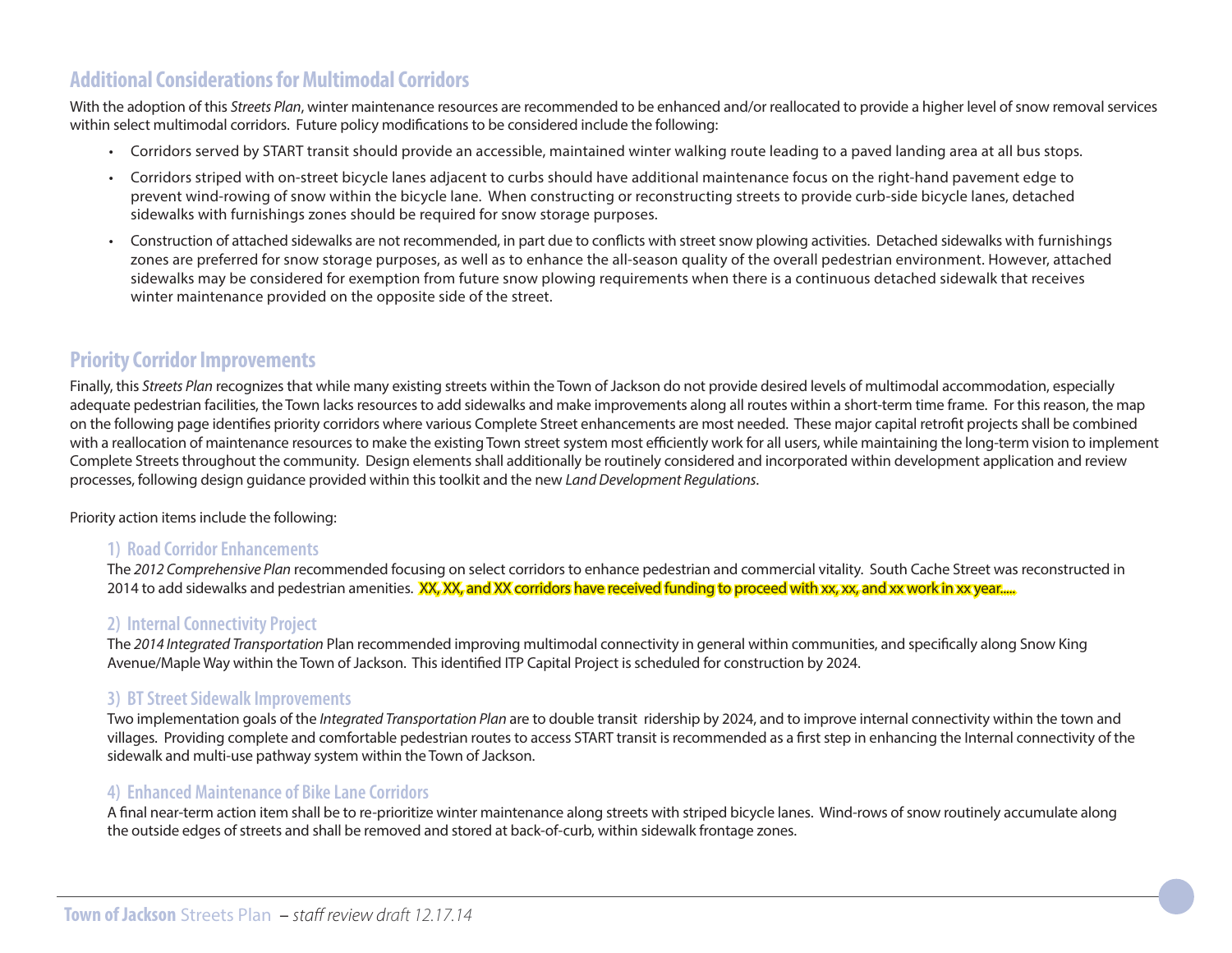